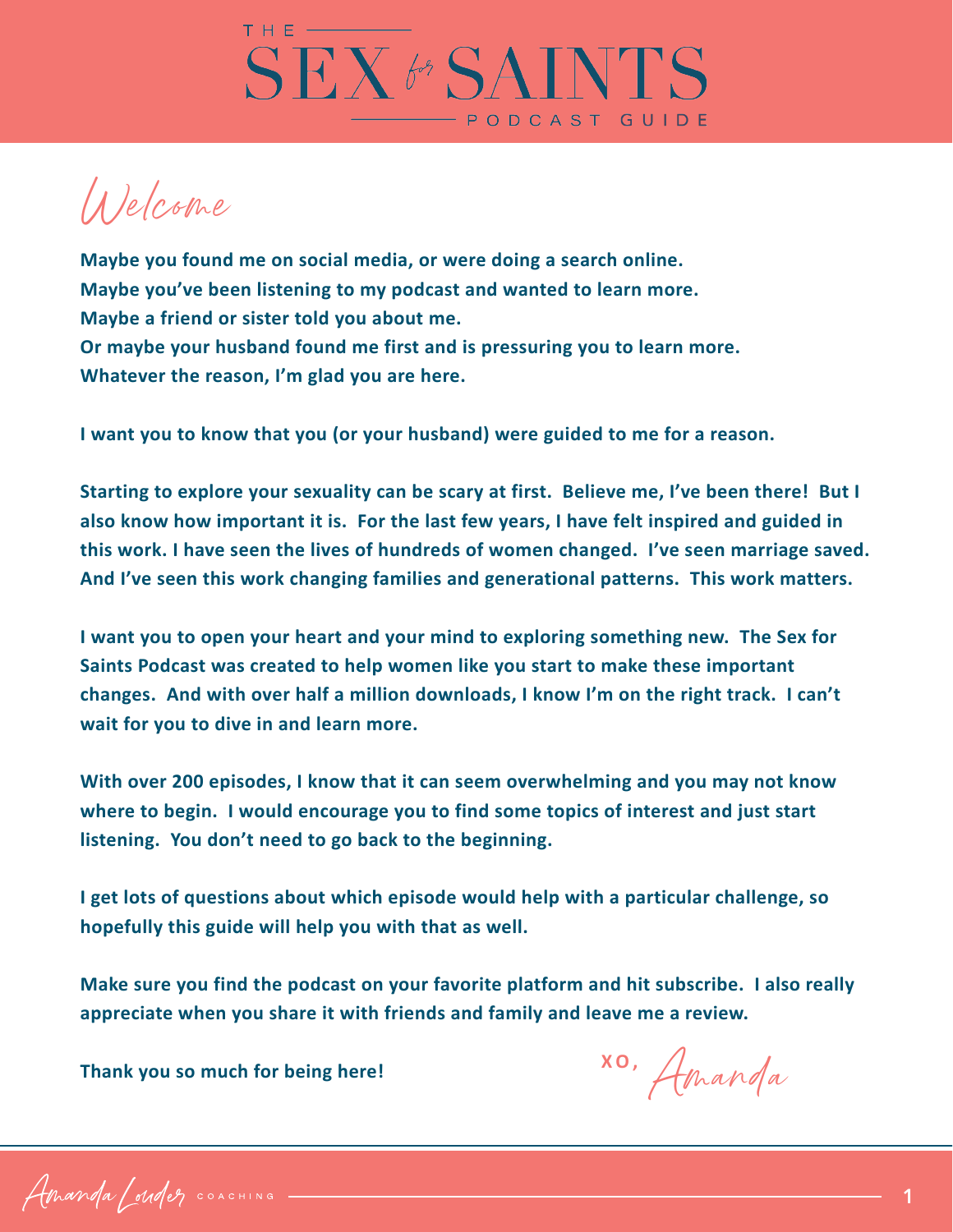

## Episode 196: Sexual & Spiritual Wholeness

Sexuality is a God-given part of us and if we deny that part, we will never be truly whole. Becoming whole means accepting and developing your sexuality and eroticism as a vital part of your mortal existence. This means instead of shutting down your sexuality constantly you need to work on developing it in a way that blesses your life as an individual and blesses your marriage.

### Episode 103: A Marriage Made Whole

An interview with one of my clients and her husband about her experience while coaching with me and how it has changed their marriage and changed their lives. Their story is raw and real and I appreciate their candor and their willingness to share the struggle that Joy's sexuality has been for them.

### Episode 190: Creating Space For Desire

Do you desire sex? If you said no, why is that? Is it because you have lost your desire completely or is it because you aren't giving yourself enough space to have that desire? In this episode, I look at the reasons why you no longer feel the desire for sex.

### Episode 75: The Big "O"

This episode is all about orgasms. What are they? What do you they feel like? What keeps you from having one?

### Episode 137: The Five Gears of Touch

Touch is so important in helping women get their mind and body ready for sex. The problem is that it has to be the right kind of touch and often spouses are at different levels. Learn about the 5 gears and how they can help you as a couple be on the same page and accelerate together.

## Episode 207: Creating Safety in Sex

Often we look outside of ourselves to help us feel safe. But we can find safety within. And when we feel that inner safety, then we can really open up to our partner and enjoy sex and our sexuality in a way that we haven't before.

 $\boldsymbol{\varLambda}$ 

Amanda / Maler COACHING

1

2

### Episode 81: Good Girl Syndrome

If you have a hard time reconciling sexual thoughts and desires with your religious beliefs, you may have Good Girl Syndrome. How do we overcome the Natural Man but give in to the desires and appetites we were given by our Heavenly Parents? How do those two things work together for our good?

# Episode 159: 4 Keys to a Healthy, Passionate Marriage

What do you want out of your marriage? I think we all want our marriages to be healthy and full of passion, right? But, how do you do that? In this episode I'm talking about the 4 keys to a healthy and passionate marriage.

[2](https://amandalouder.com/)

7

6

5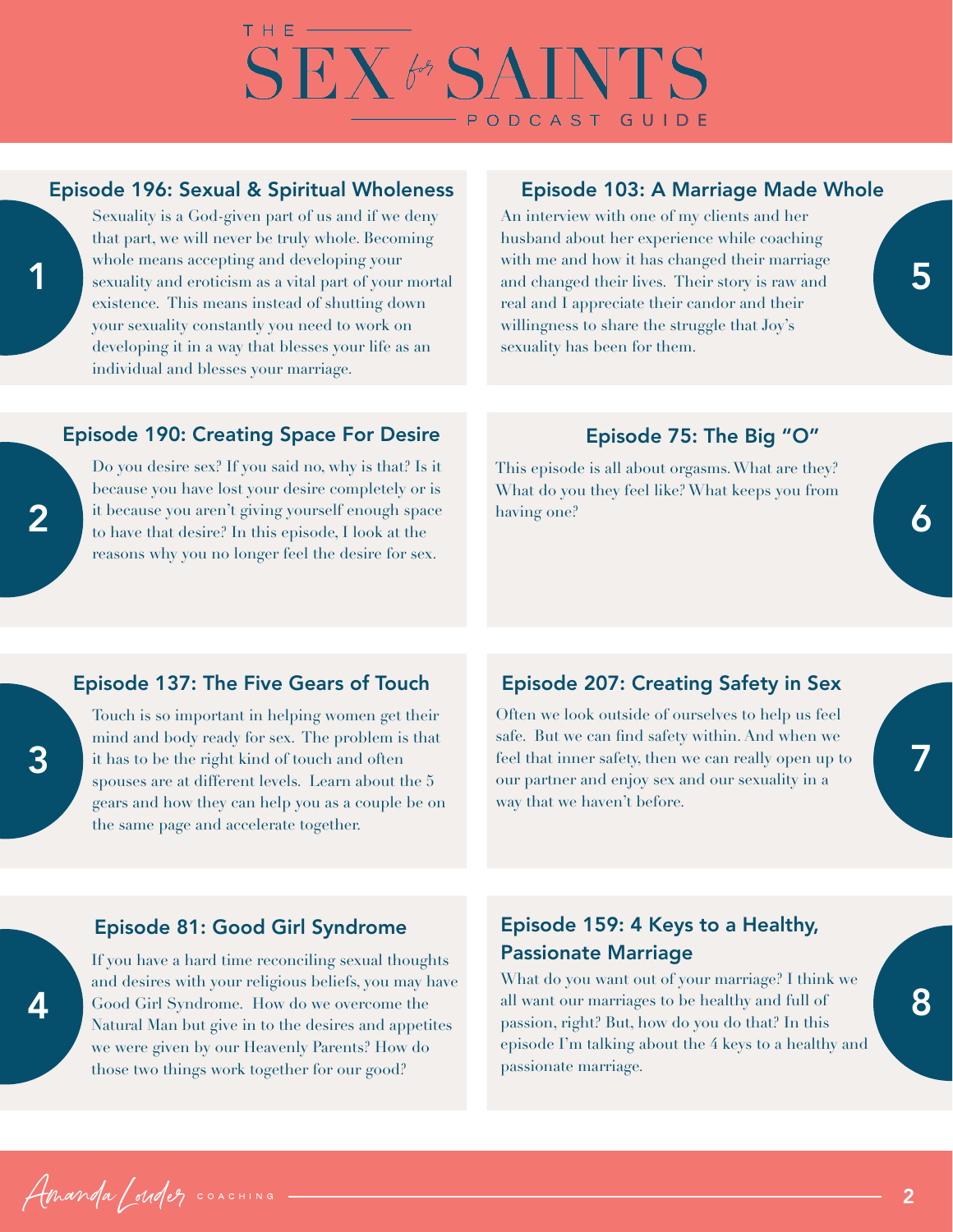# **SEX & SAINTS** PODCAST MINI DIRECTORY

### Sex

#73 - I'm Not in the Mood #82 - Sex Rules #83 - Making Time for Sex #94 - 6 Steps to a Healthy Sexual Relationship #95 - When You're Too Exhausted for Sex #99 - The Importance of Touch #114 - 3 Keys to Great Sex #128 - The Four Reasons Why We Have Sex

### **Orgasms**

#75 - The Big "O" #121 - Why You're Not Having Orgasms #156 - The Disappearing Orgasm #179 - It takes too long to orgasm

#189 - Faking Orgasms

## The Higher Desire Partner

- #47 The Higher Desire Partner
- #77 Rejection
- #93 Husbands, What Your Wives Wish You Knew
- #104 Am I Desirable?
- #124 The Higher Desire Wife
- #172 Myths and Truths of Men's Sexuality

## Relationship With Self

- #50 Developing a Better Relationship with Yourself
- #74 How Body Image Affects Sex
- #80 How to Be Sexy
- #98 Embracing Your Sexuality
- #110 The Body: A Burden or a Blessing?
- #151 Speak Your Truth
- #152 How the Vagina and the Voice are Connected
- #162 Attraction & Self-Objectification
- #173 My Experience with Boudoir Photography
- #191 Learning To Trust

## Upleveling Your Sex Life

- #106 Expanding Your Sexual Palette
- #115 Fantasy
- #119 How 'Auditory Arousal' Can Heat Up Your Lovemaking
- #138 Sex Toys 101
- #139 Why You Need a Vibrator
- #153 Sexual Feasts, Famines, and Snacks
- #154 Adding Fun and Variety to Your Sex Life
- #155 Vacation Sex
- #161 Taking Sex from Good to Great
- #163 Sexual Fantasies & Intentions
- #169 Initiating Ideas and Styles
- #175 The Language of Love and Sex
- #194 Sexual Role-Play
- #203 What Women Really Want In Bed
- #204 Kink And BDSM

### Overcoming Sexual Problems & Obstacles

- #89 10 Mistakes We Make with Sex
- #91 Keeping Your Husband Happy
- #105 Sexual Anorexia
- #111 Mindful Sex
- #116 Painful Sex
- #120 He Just Wants Sex
- #122 Kids Don't Have to Ruin Your Sex Life
- #142 The Madonna/Whore Complex
- #143 Five Mistakes Women Make in Bed
- #144 Five Mistakes Men Make in Bed
- #146 When Sex is Boring
- #157 Transactional Sex
- #158 Sexual Scarcity
- #166 Safety, Trust, and Vulnerability

#### Most Popular

- #134 Masturbation and the Church
- #164 Oral Sex Hangups
- #181 Garments Aren't Sexy
- #174 How I Fixed My Sexual Relationship: An Interview with Mike Peterson
- #184 What Turns Women On

Amanda / Maler COACHING